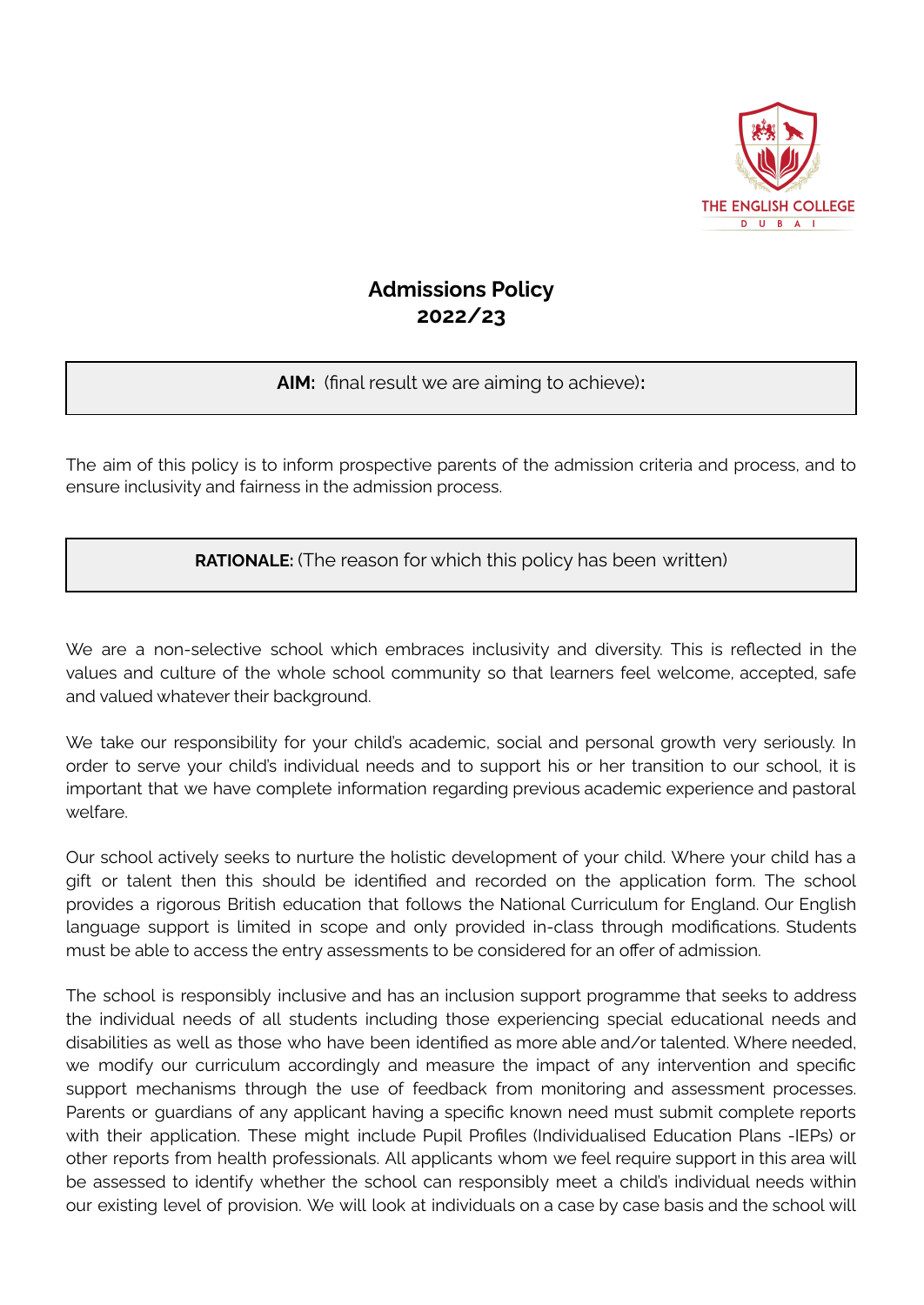assess its capacity to address whether it can meet student needs within their existing level of provision.

We welcome children from any ethnic and racial groups, backgrounds and creeds. Human rights and freedoms are respected but are balanced with the lawful needs of our school community and the rights and freedoms of others. All candidates for admission will be treated equally, regardless of their parents' religion, beliefs, ethnicity or race.

The school adheres to UAE law and KHDA guidelines. Please refer to the KHDA Parent School Contract, section 1 for details on Admission.

## **GUIDELINES:** (The principles/instructions/steps of the policy)

## **Admissions Procedure**

Applications for Primary admission (FS1–Year 6) are accepted at all times during the school year.

For Key Stage 3 (Year 7 - Year 9) admission, applications for students from outside of Dubai are accepted throughout the year. Applications for students coming from within Dubai can only be accepted up to the end of the first term, as per the KHDA regulations.

Students in Key Stage 4 (Years 10 and 11) follow a two-year GCSE curriculum. Similarly, students in Key Stage 5 (Year 12 and 13) follow a two-year AS/A Level curriculum. Therefore, applications for Years 10 and 12 can only be accepted up to the end of the first term. We cannot accept any students beyond this point. Applications for admission into Years 11 or 13 are not usually accepted as this is halfway through a two-year GCSE/A Level curriculum. There are occasional exceptions to this rule; a student may be considered for admission into year 11 or 13 if they are following a GCSE/A Level curriculum elsewhere and the subjects and examination boards that they are studying are in alignment with what we offer and meet the KHDA admissions regulations.

The application procedure and online application forms can be found on our website. A completed application form is required along with supporting documents listed on the application procedure form or the online 'checklist'. Payment of the non-refundable AED 500 application fee and all relevant supporting documents must be submitted at the time of application. For overseas applicants, residence visas and Emirates ID cards must be submitted within 45 days of joining the school. Note that if a Student of Determination is not admitted due to the school being unable to adequately meet his or her needs, the application fee will be refunded.

If there are no places available at the time of applying, the applicant will be assessed and may be placed onto the school's waiting list until a space becomes available.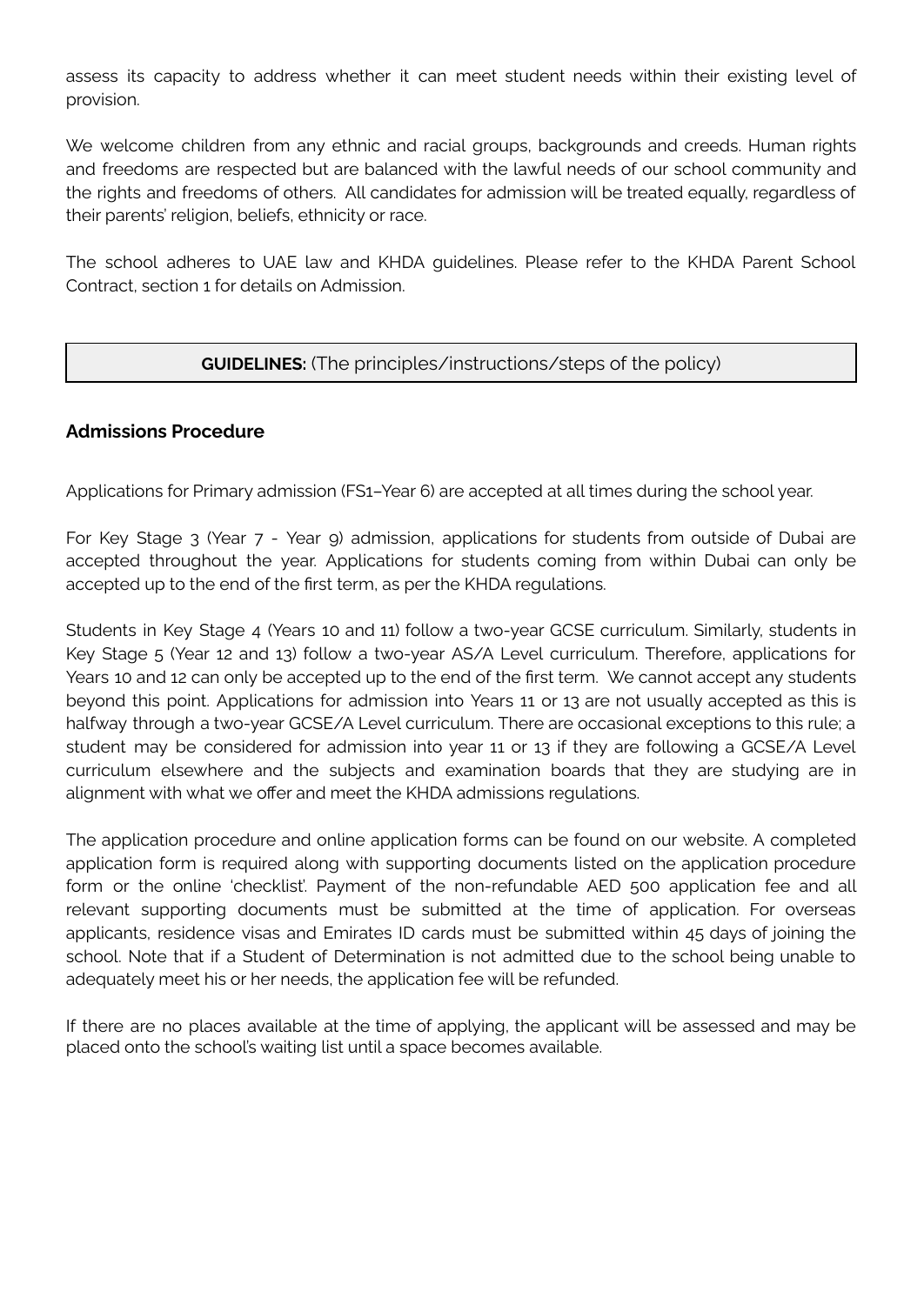## **Admission Criteria**

Admission is based on multiple criteria. These are:

- Performance in a computer based cognitive ability test (CAT4) for Year 3 to Year 13; performance in GCSE/IGCSE exams for Sixth Form; Foundation Stage 1 (FS1), Foundation Stage 2 (FS2), Year 1 and Year 2 applicants are also assessed 'in school' for school readiness. Early years (FS) applicants must be toilet trained and have a level of independence
- Note that Y3-6 students may also be assessed 'in school' if CAT4 tests, video assessments or school reports are inconclusive, inconsistent or contradictory
- Video evidence of reading, writing, speaking, mathematical and physical skills for Primary students living overseas.
- Past school results and reports
- Face to face interview, if required, with the Admissions Officer, Principal, Senior Leaders or other designated school staff
- Age appropriateness for the year group to which admission is sought
- **●** Provision of a Transfer Certificate from the applicant's previous school
- **●** Priority will be given to siblings of those who have secured admission to the school
- **●** The child's previous curriculum is taken into consideration as well as limitations with regards to transfer dates for local transfers as defined by the KHDA
- Priority admission will be given to students of determination who have siblings currently within the school

## **Admissions Policy for Students with Additional Needs**

Our policy is in line with Federal Law 29 (2006) and the aims of the Dubai Inclusive Policy Framework 2017, regarding the education and outcomes of students experiencing special educational needs and disabilities (SEND).

## **Students of Determination experiencing Special Educational Needs and Disabilities (SEND):**

The Heads of School in consultation with the Inclusion Leader, will collaboratively decide whether the school can provide an appropriate amount of support for the student to access the curriculum, so an offer of admission can therefore be made. Any new applicant with identified Special Educational Needs and Disabilities (SEND) will be referred to the Inclusion Leader. The Inclusion Leader will go through any documentation available, including reports, and, where necessary, will arrange to observe and assess the child, making appropriate recommendations to the admissions team and the Heads of School thereafter. A meeting with the Inclusion Leader or contact with current school may be made to obtain a holistic picture of a student and to potentially plan appropriate support.

This team will evaluate if the school is adequately equipped to meet the needs of the child or if the school is unable to provide a place currently.

Note that whilst typical learning support interventions do not incur additional costs or fees for the parents, one to one learning support or specialist services are the financial responsibility of the parents. Note also that The English College does not currently offer an alternative curriculum pathway for secondary students.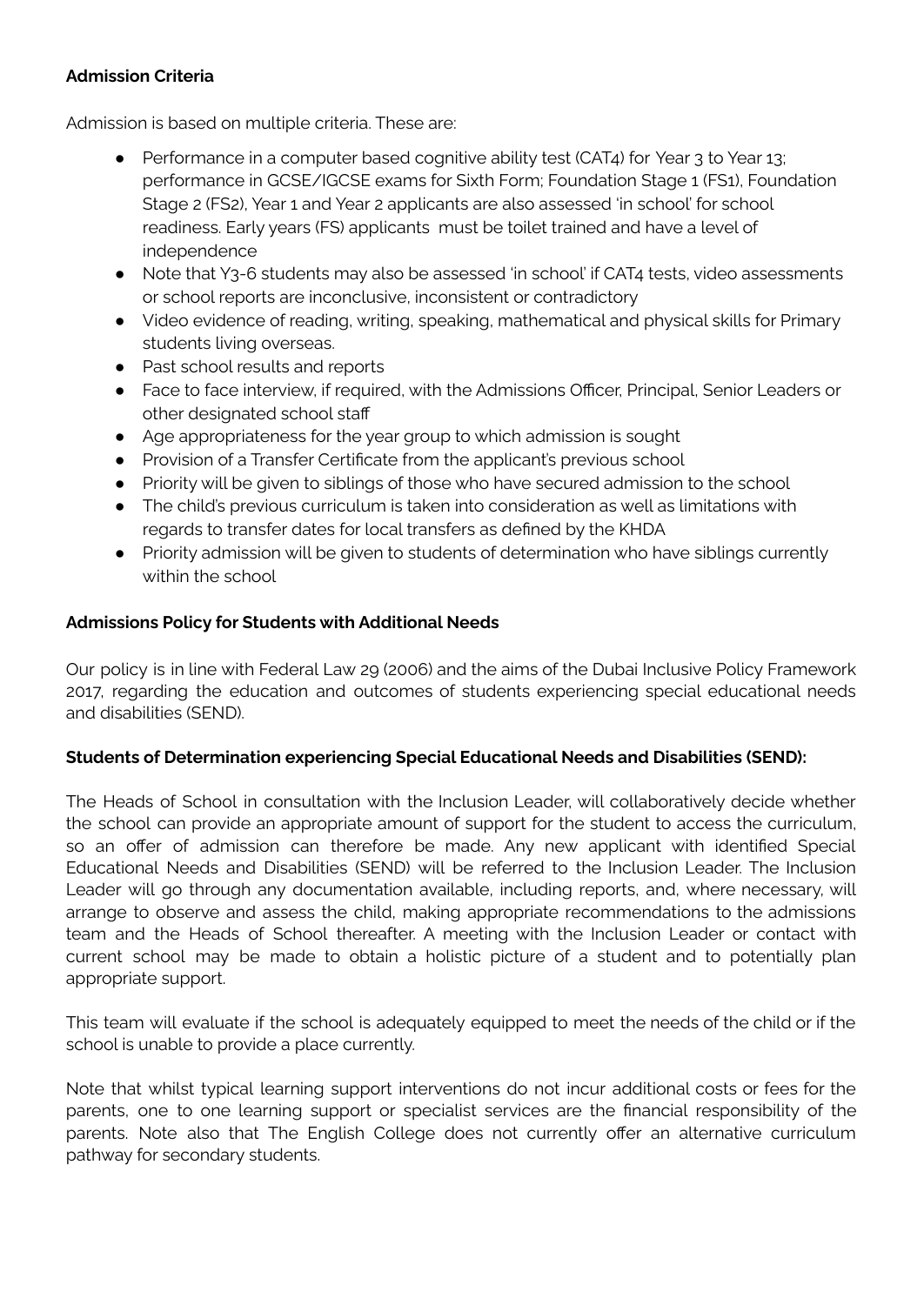#### **Procedures for Assessment**

All invited applicants will undergo an assessment. The specific nature of this assessment is the responsibility of the school, and the relevant details are as mentioned below.

For applicants **based locally**, assessments will be undertaken at the school premises. For applicants **outside the UAE,** remote assessments may be arranged under the supervision of the child's current school or via an online meeting, such as Zoom. The evaluation and placement in the appropriate year group will be done by our school according to KHDA guidelines.

FS1 to Year 2 children will be invited to join the class for a maximum of 60 minutes to take part in the day's activities while the class teacher does an observation/age appropriate assessment test in Reading, English and Mathematics.

For Year 3 to Year 13 admissions a computer based CAT4 test is conducted via an online platform *(GL Assessment's Cognitive Abilities Test assesses a pupil's ability to reason with and manipulate different types of material through a series of Verbal, Non-Verbal, Quantitative and Spatial Ability tasks).*

Applicants for year 12 who are not sitting GCSE/IGCSE exams may be required to sit additional subject specific tests in addition to a CAT4 test.

Where appropriate, a face-to-face interview may also be undertaken with the relevant Senior Leader. Additional assessments may be included for each student to better examine the student's current level of performance and/or intellectual abilities.

## **Admission process**

Following assessment, a member of the Senior Leadership Team will determine whether the school can meet the needs of the student based upon all of the information from assessment and provided in the application.

The decision taken by the school is final and all admissions follow the guidelines and regulations set by the KHDA.

Entrance assessment CAT4 reports can be provided to parents upon request once an applicant is enrolled as a student.

#### **Offer acceptance and student registration**

Successful applicants will receive an offer letter and the terms of acceptance by email. Parents/guardians must respond to an offer within 14 days of receipt in order to secure the place. The terms of acceptance, must be signed, returned and accompanied by a non-refundable tuition fee deposit as outlined in the school fees schedule. This will be deducted from the first term's tuition payment. In instances where the terms of acceptance include a learning support agreement, parents/guardians must still respond to an offer within 14 days of receipt in order to secure the place. The terms of acceptance must also be signed, returned and accompanied by a non-refundable tuition fee deposit as outlined in the school fees schedule.

It is mandated by the regulatory authorities of the Emirate that all students are registered with the KHDA before joining the school.